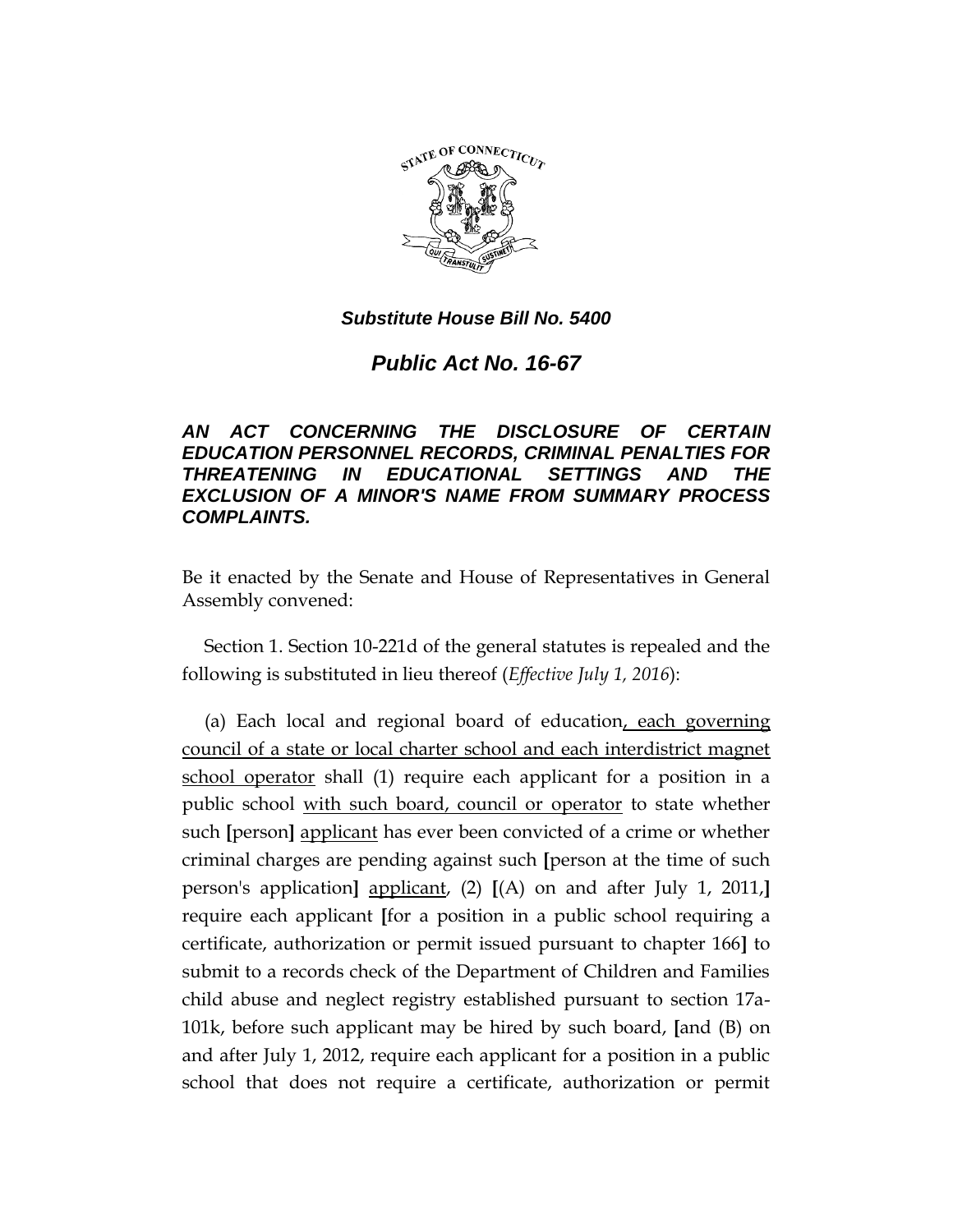issued pursuant to chapter 166 to submit to a records check of the Department of Children and Families child abuse and neglect registry established pursuant to section 17a-101k, before such applicant may be hired by such board, (3)**]** <u>council or operator</u>, (3) on and after July 1, 2016, require, subject to the provisions of subsection (d) of this section, each **[**person hired by the board after July 1, 1994,**]** applicant for a position to submit to state and national criminal history records checks within thirty days from the date of employment and may require, subject to the provisions of subsection (d) of this section, any person hired prior to said date to submit to state and national criminal history records checks, and (4) require each worker (A) placed within a school under a public assistance employment program, (B) employed by a provider of supplemental services pursuant to the No Child Left Behind Act, P.L. 107-110, or (C) **[**on and after July 1, 2010,**]** in a nonpaid, noncertified position completing preparation requirements for the issuance of an educator certificate pursuant to chapter 166, who performs a service involving direct student contact to submit to state and national criminal history records checks within thirty days from the date such worker begins to perform such service. The criminal history records checks required by this subsection shall be conducted in accordance with section 29-17a. If the local or regional board of education receives notice of a conviction of a crime which has not previously been disclosed by such person to the board, the board may (i) terminate the contract of a certified employee, in accordance with the provisions of section 10-151, and (ii) dismiss a noncertified employee, provided such employee is notified of the reason for such dismissal. **[**, is provided the opportunity to file with the board, in writing, any proper answer to such criminal conviction and a copy of the notice of such criminal conviction, the answer and the dismissal order are made a part of the records of the board.**]** In addition, if the local or regional board of education receives notice of a conviction of a crime by a person (I) holding a certificate, authorization or permit issued by the State Board of Education, (II) employed by a provider of

*Public Act No. 16-67 2 of 18*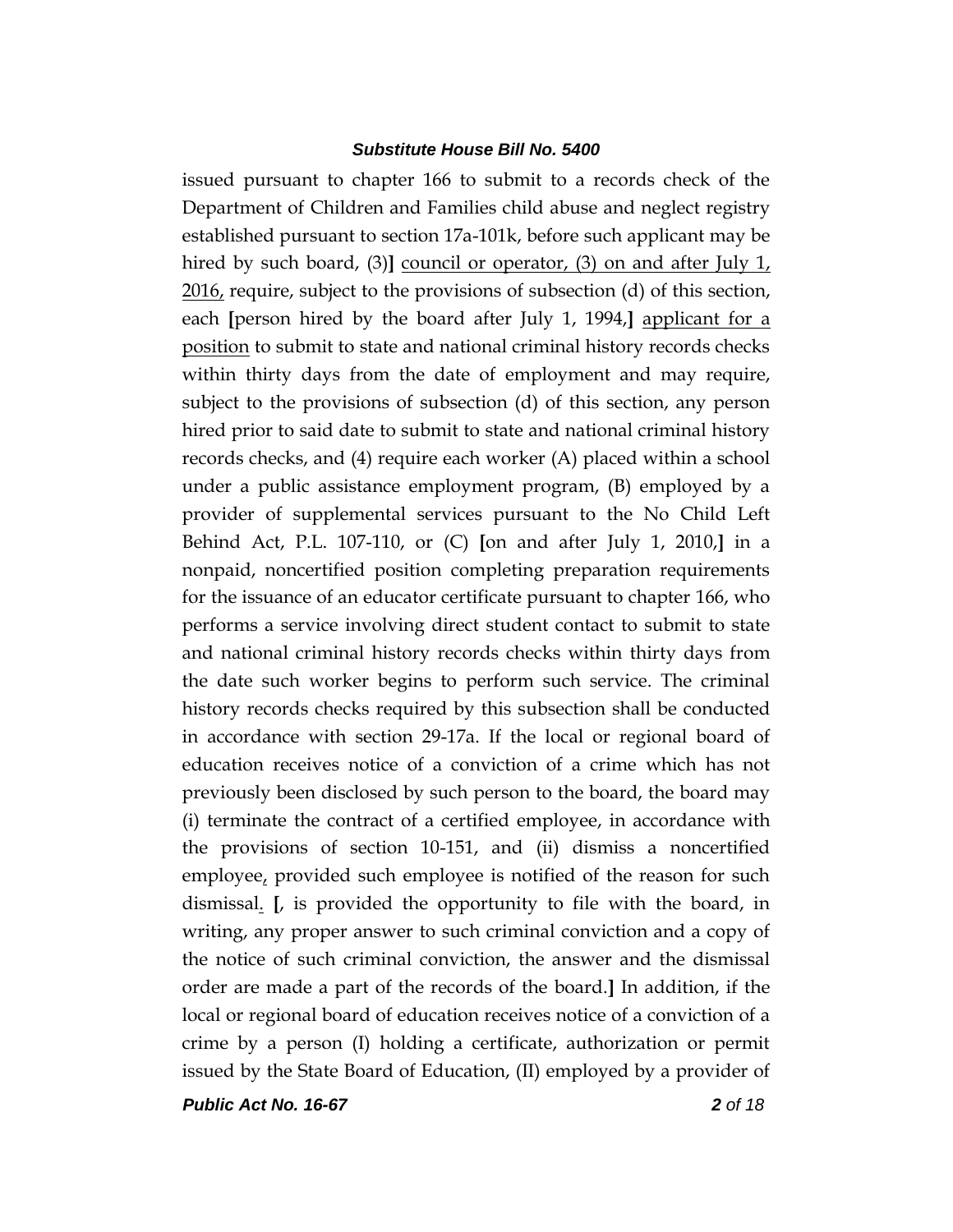supplemental services, or (III) **[**on and after July 1, 2010,**]** in a nonpaid, noncertified position completing preparation requirements for the issuance of an educator certificate pursuant to chapter 166, the local or regional board of education shall send such notice to the State Board of Education. The supervisory agent of a private school may require any applicant for a position in such school or any employee of such school to submit to state and national criminal history records checks in accordance with the procedures described in this subsection.

(b) If a local or regional board of education, governing council of a state or local charter school, operator of an interdistrict magnet school, endowed or incorporated academy approved by the State Board of Education pursuant to section 10-34, or special education facility approved by the State Board of Education pursuant to section 10-76d requests, a regional educational service center shall arrange for the fingerprinting of any person required to submit to state and national criminal history records checks pursuant to this section or for conducting any other method of positive identification required by the State Police Bureau of Identification or the Federal Bureau of Investigation and shall forward such fingerprints or other positive identifying information to the State Police Bureau of Identification which shall conduct criminal history records checks in accordance with section 29-17a. Such regional educational service center shall maintain such fingerprints or other positive identifying information, which may be in an electronic format, for a period of four years, at the end of which such fingerprints and positive identifying information shall be destroyed. Such regional educational service centers shall provide the results of such checks to such local or regional board of education, governing council of a state or local charter school, operator of an interdistrict magnet school, endowed or incorporated academy or special education facility and to a contractor, in the case of any employee of an applicant contractor subject to such records checks. Such regional educational service centers shall provide such results to

*Public Act No. 16-67 3 of 18*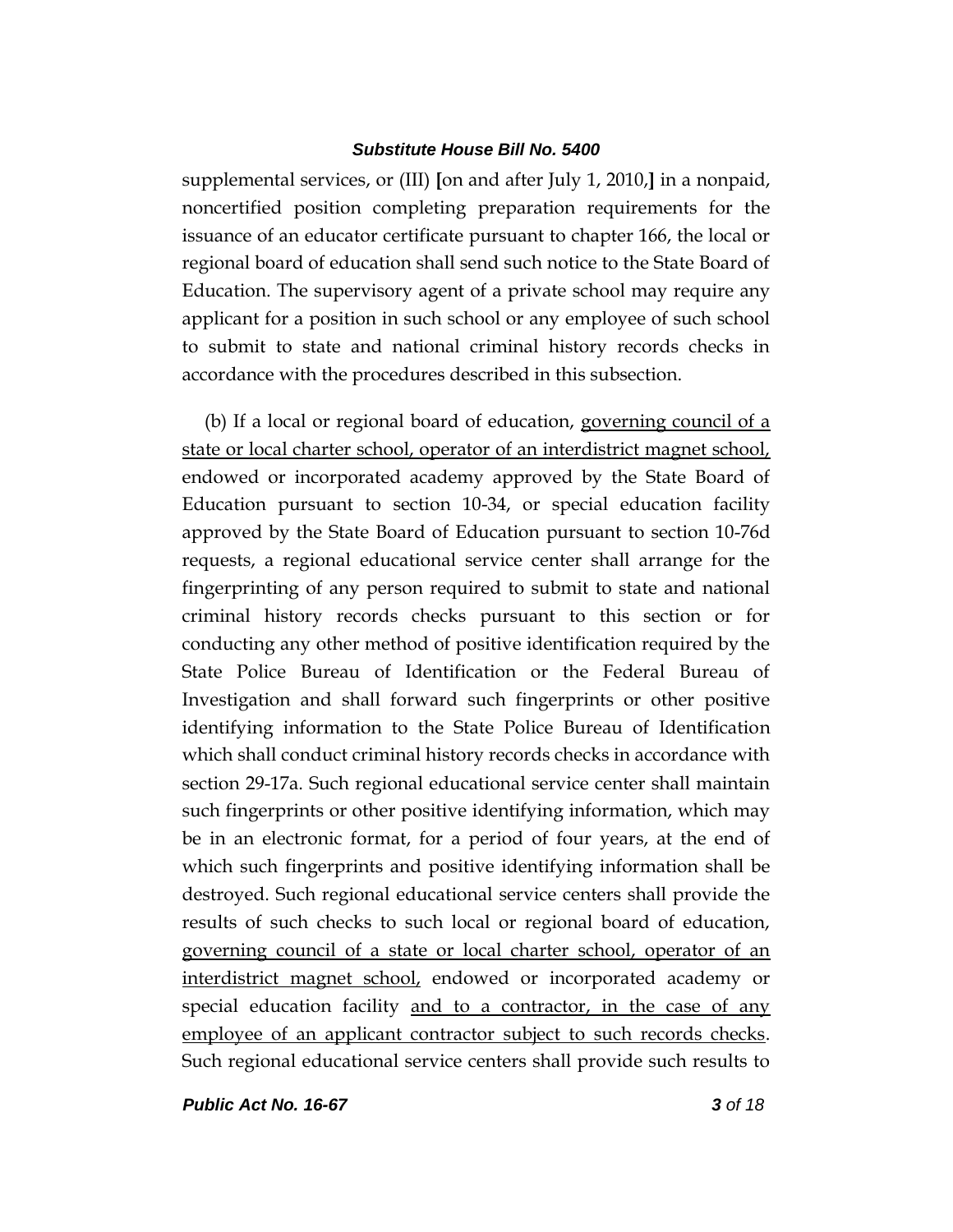any other local or regional board of education or regional educational service center upon the request of such person. No regional educational service center shall charge a fee for services under this subsection that exceeds any fee that the center may charge any applicant for a position with such center.

(c) State and national criminal history records checks for substitute teachers completed within one year prior to the date of employment with a local or regional board of education, council or operator and submitted to the employing board of education, council or operator shall meet the requirements of subdivision (3) of subsection (a) of this section. A local or regional board of education, council or operator shall not require substitute teachers to submit to state and national criminal history records checks pursuant to subdivision (3) of subsection (a) of this section if they are continuously employed by such local or regional board of education, council or operator, provided a substitute teacher is subjected to such checks at least once every five years. For purposes of this section, substitute teachers shall be deemed to be continuously employed by a local or regional board of education, council or operator if they are employed at least one day of each school year by such local or regional board of education, council or operator.

**[**(d) (1) The provisions of this section shall not apply to a person required to submit to a criminal history records check pursuant to the provisions of subsection (e) of section 14-44.**]**

**[**(2)**]** (d) The provisions of this section shall not apply to a student employed by the local or regional school district in which the student attends school.

**[**(3) The provisions of subsection (a) of this section requiring state and national criminal history records checks shall, at the discretion of a local or regional board of education, apply to a person employed by a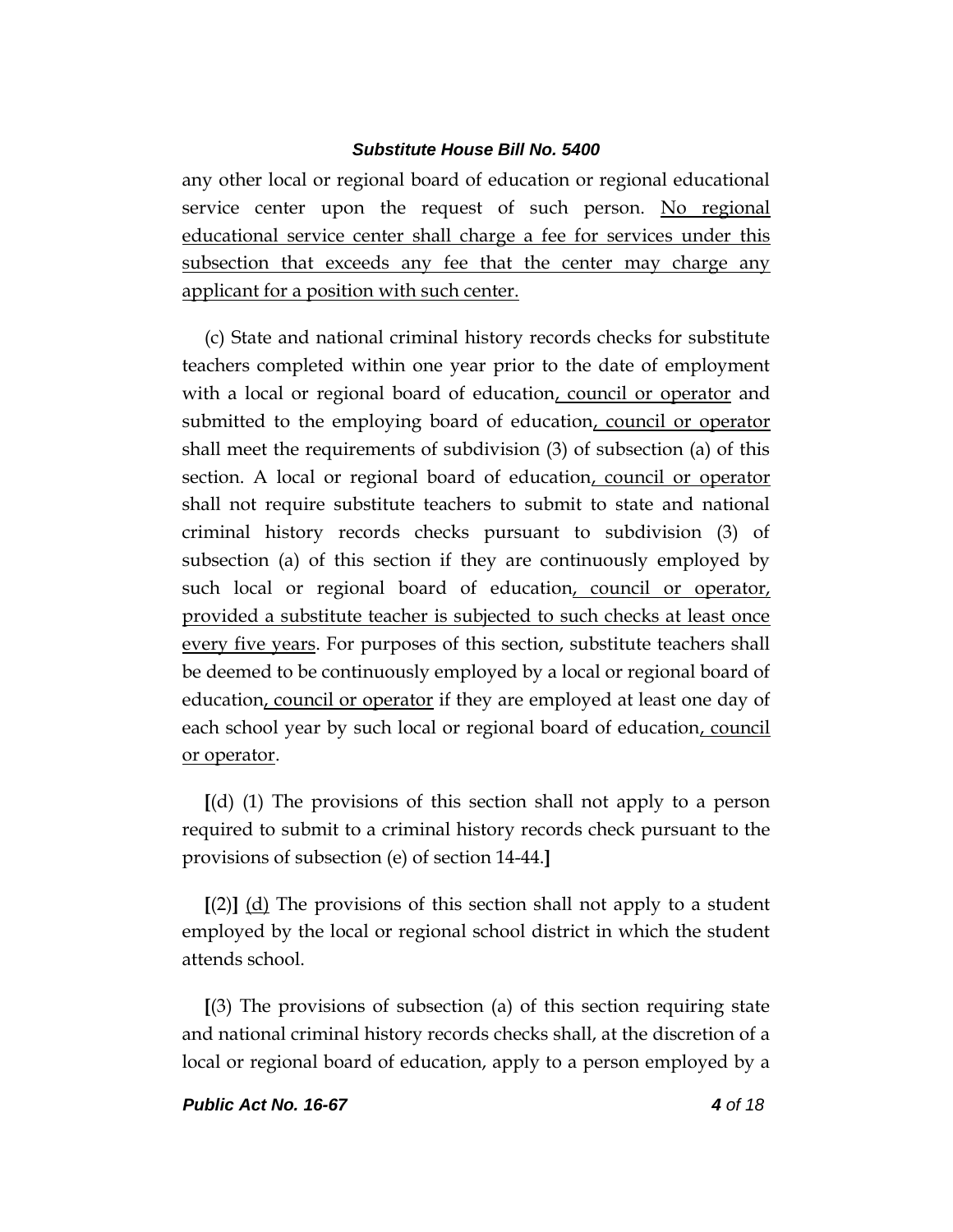local or regional board of education as a teacher for a noncredit adult class or adult education activity, as defined in section 10-67, who is not required to hold a teaching certificate pursuant to section 10-145b for his or her position.**]**

(e) The State Board of Education shall submit, periodically, a database of applicants for an initial issuance of certificate, authorization or permit pursuant to sections 10-144o to 10-149, inclusive, to the State Police Bureau of Identification. The State Police Bureau of Identification shall conduct a state criminal history records check against such database and notify the State Board of Education of any such applicant who has a criminal conviction. The State Board of Education shall not issue a certificate, authorization or permit until it receives and evaluates the results of such check and may deny an application in accordance with the provisions of subsection (i) of section 10-145b.

(f) The State Board of Education shall submit, periodically, a database of all persons who hold certificates, authorizations or permits to the State Police Bureau of Identification. The State Police Bureau of Identification shall conduct a state criminal history records check against such database and shall notify the State Board of Education of any such person who has a criminal conviction. The State Board of Education may revoke the certificate, authorization or permit of such person in accordance with the provisions of subsection (i) of section 10- 145b.

(g) The State Board of Education shall require each applicant seeking an initial issuance or renewal of a certificate, authorization or permit pursuant to sections 10-144o to 10-149, inclusive, to submit to a records check of the Department of Children and Families child abuse and neglect registry established pursuant to section 17a-101k. If notification is received that the applicant is listed as a perpetrator of abuse or neglect on the Department of Children and Families child

*Public Act No. 16-67 5 of 18*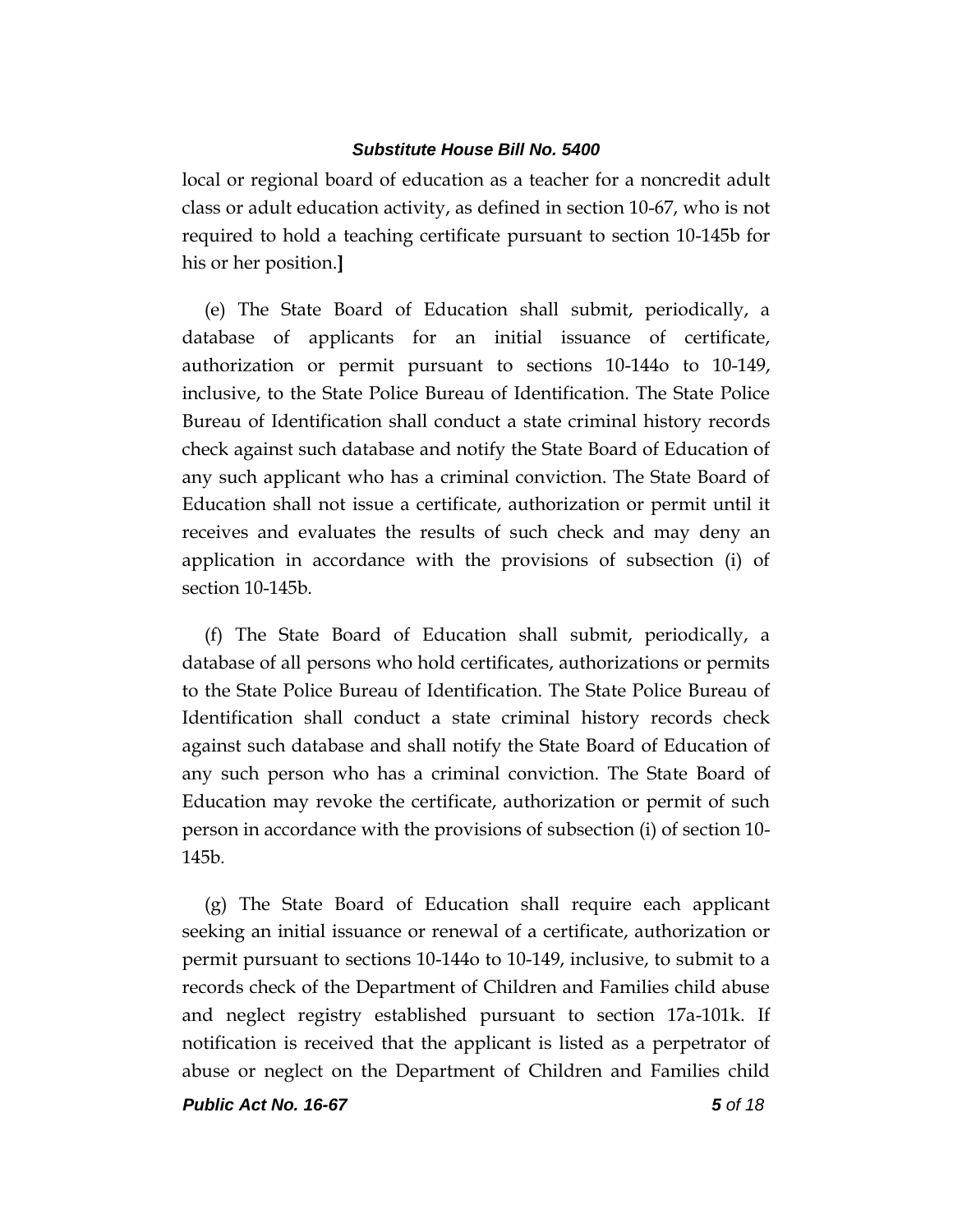abuse and neglect registry, the board shall deny an application for the certificate, authorization or permit in accordance with the provisions of subsection (i) of section 10-145b, or may revoke the certificate, authorization or permit in accordance with the provisions of said subsection (i).

(h) Notwithstanding the provisions of subsection (f) of section 31- 51i, the Department of Education shall, upon request of a local or regional board of education, governing council of a state or local charter school or an interdistrict magnet school operator, make available to such local or regional board of education, governing council or interdistrict magnet school operator requesting information concerning an applicant for a position with such board, council or operator (1) any information concerning the applicant's eligibility for employment in a position with such board, council or operator requiring a certificate, authorization or permit issued pursuant to chapter 166, (2) whether the department has knowledge that the applicant has been disciplined for a finding of abuse or neglect or sexual misconduct, as defined in section 10-222c, as amended by this act, and any information concerning such a finding, and (3) whether the department has received notification that the applicant has been convicted of a crime or of criminal charges pending against the applicant and any information concerning such charges. The provisions of this subsection shall not be construed to cause the department to investigate any such request.

Sec. 2. Section 10-222c of the general statutes is repealed and the following is substituted in lieu thereof (*Effective July 1, 2016*):

(a) No local or regional board of education, governing council of a state or local charter school or interdistrict magnet school operator shall offer employment to an applicant for a position, including any position which is contracted for, if such applicant would have direct student contact, prior to such board, council or operator:

*Public Act No. 16-67 6 of 18*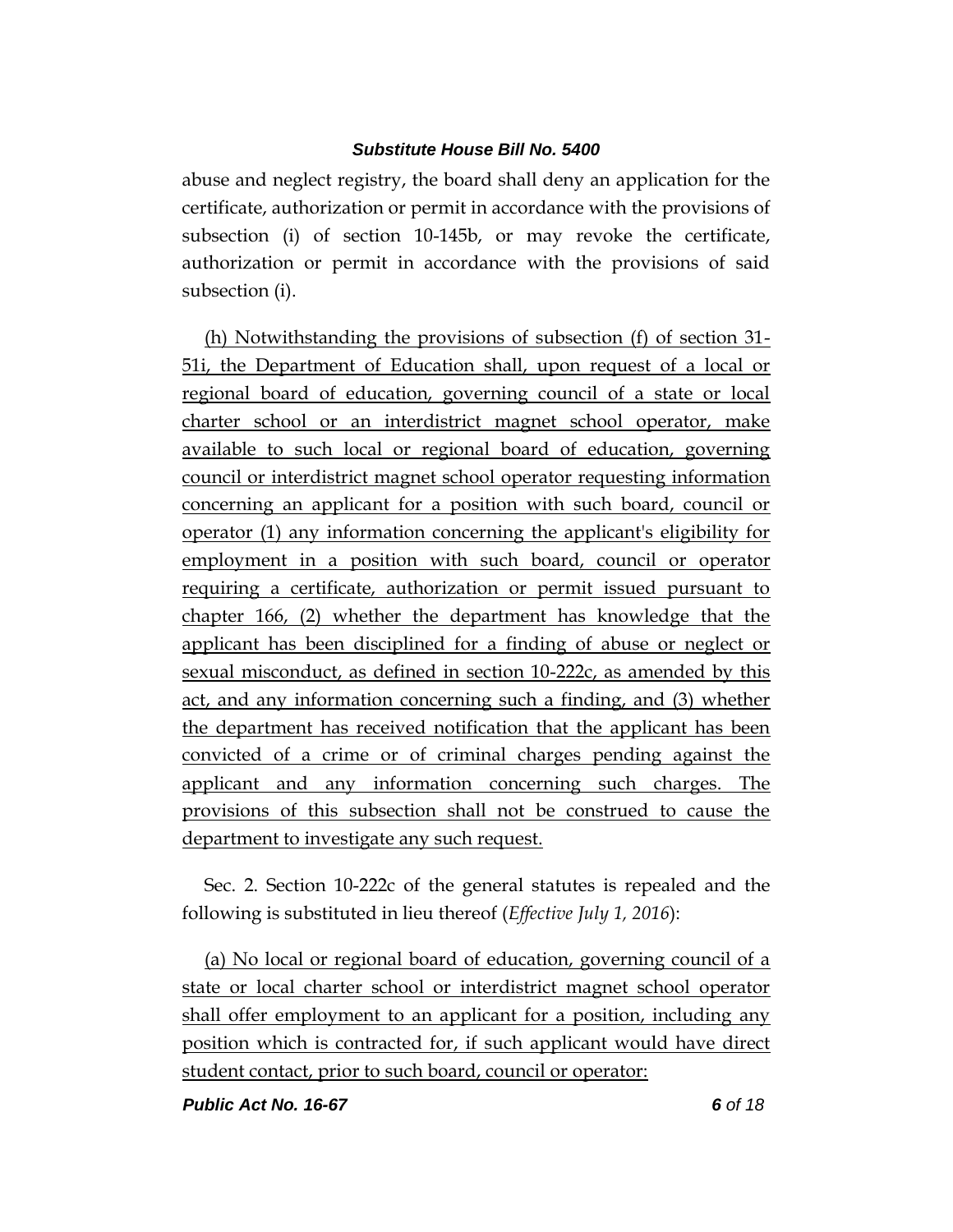(1) Requiring of such applicant:

(A) To list the name, address and telephone number of each current or former employer of the applicant, if such current or former employer was a local or regional board of education, council or operator or if such employment otherwise caused the applicant to have contact with children;

(B) A written authorization that (i) consents to and authorizes disclosure by the employers listed under subparagraph (A) of this subdivision of the information requested under subdivision (2) of this subsection and the release of related records by such employers, (ii) consents to and authorizes disclosure by the Department of Education of the information requested under subdivision (3) of this subsection and the release of related records by the department, and (iii) releases those employers and the department from liability that may arise from such disclosure or release of records pursuant to subdivision (2) or (3) of this subsection; and

(C) A written statement of whether the applicant (i) has been the subject of an abuse or neglect or sexual misconduct investigation by any employer, state agency or municipal police department, unless the investigation resulted in a finding that all allegations were unsubstantiated, (ii) has ever been disciplined or asked to resign from employment or resigned from or otherwise separated from any employment while an allegation of abuse or neglect was pending or under investigation by the Department of Children and Families, or an allegation of sexual misconduct was pending or under investigation or due to an allegation substantiated pursuant to section 17a-101g of abuse or neglect, or of sexual misconduct or a conviction for abuse or neglect or sexual misconduct, or (iii) has ever had a professional or occupational license or certificate suspended or revoked or has ever surrendered such a license or certificate while an allegation of abuse or neglect was pending or under investigation by the department or an

*Public Act No. 16-67 7 of 18*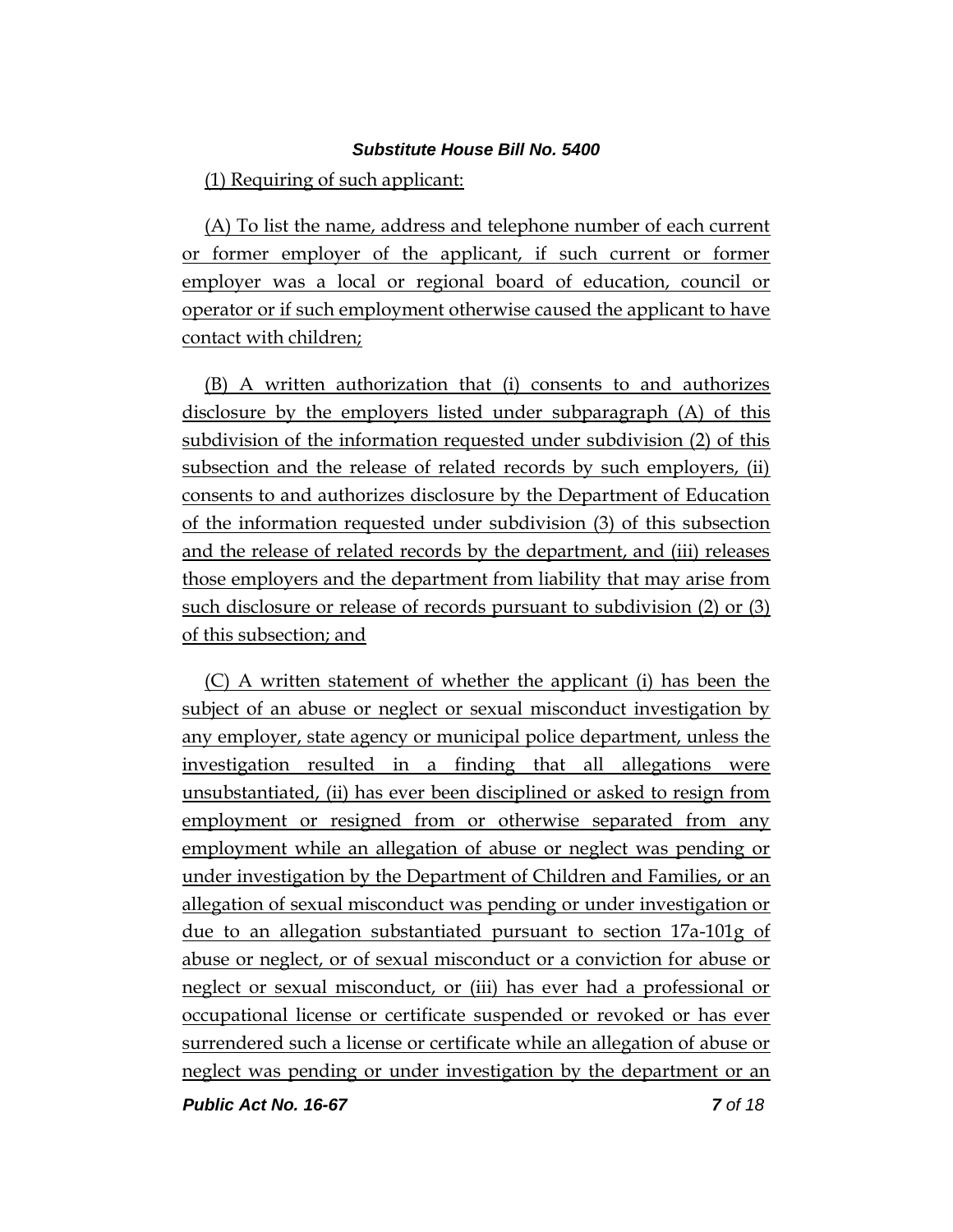investigation of sexual misconduct was pending or under investigation, or due to an allegation substantiated by the department of abuse or neglect or of sexual misconduct or a conviction for abuse or neglect or sexual misconduct;

(2) Conducting a review of the employment history of the applicant by contacting those employers listed by the applicant under subdivision (1) of this subsection. Such review shall be conducted using a form developed by the Department of Education in accordance with section 3 of this act that shall request (A) the dates of employment of the applicant, and (B) a statement as to whether the employer has knowledge that the applicant (i) was the subject of an allegation of abuse or neglect or sexual misconduct for which there is an investigation pending with any employer, state agency or municipal police department or which has been substantiated; (ii) was disciplined or asked to resign from employment or resigned from or otherwise separated from any employment while an allegation of abuse or neglect or sexual misconduct was pending or under investigation, or due to a substantiation of abuse or neglect or sexual misconduct; or (iii) has ever had a professional or occupational license, certificate, authorization or permit suspended or revoked or has ever surrendered such a license, certificate, authorization or permit while an allegation of abuse or neglect or sexual misconduct was pending or under investigation, or due to a substantiation of abuse or neglect or sexual misconduct. Such review may be conducted telephonically or through written communication. Notwithstanding the provisions of subsection (f) of section 31-51i, not later than five business days after any such current or former employer of the applicant receives a request for such information, such employer shall respond with such information. A local or regional board of education, council or operator may request more information concerning any response made by a current or former employer, and, notwithstanding the provisions of said subsection (f), such employer shall respond not later than five business

*Public Act No. 16-67 8 of 18*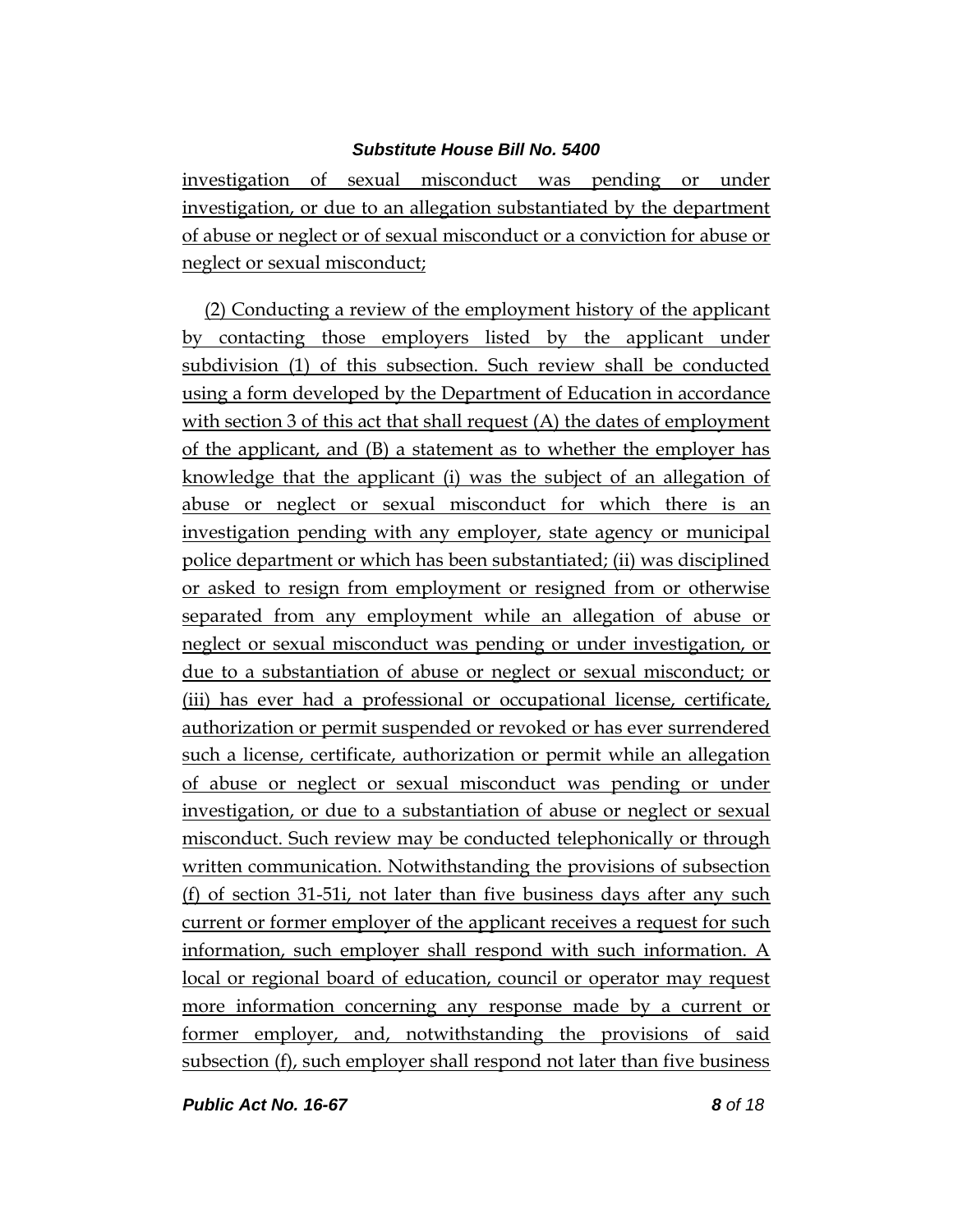days after receiving such request; and

(3) Requesting information from the Department of Education concerning (A) the eligibility status for employment of any applicant for a position requiring a certificate, authorization or permit issued pursuant to chapter 166, (B) whether the department has knowledge that a finding has been substantiated by the Department of Children and Families pursuant to section 17a-101g of abuse or neglect or of sexual misconduct against the applicant and any information concerning such a finding, and (C) whether the department has received notification that the applicant has been convicted of a crime or of criminal charges pending against the applicant and any information concerning such charges.

(b) Notwithstanding the provisions of subsection (f) of section 31- 51i, any local or regional board of education or council or operator that receives information that an applicant for a position with or an employee of the board has been disciplined for a finding of abuse or neglect or sexual misconduct shall notify the Department of Education of such information.

(c) No local or regional board of education or council or operator shall employ an applicant for a position involving direct student contact who does not comply with the provisions of subdivision (1) of subsection (a) of this section.

(d) A local or regional board of education or council or operator may employ or contract with an applicant on a temporary basis for a period not to exceed ninety days, pending such board's review of information received under this section, provided:

(1) The applicant complied with subdivision (1) of subsection (a) of this section;

*Public Act No. 16-67 9 of 18* (2) The board, council or operator has no knowledge of information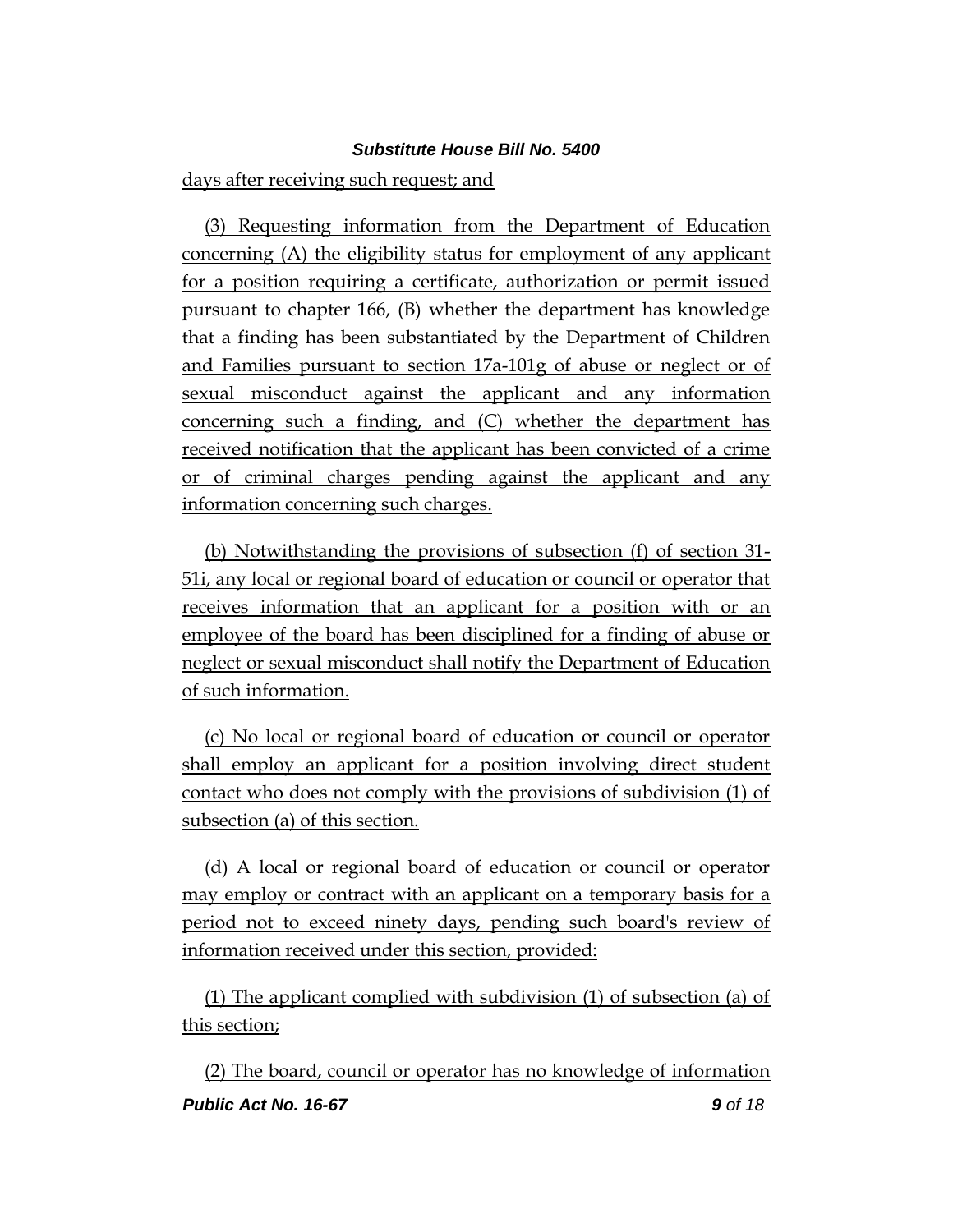pertaining to the applicant that would disqualify the applicant from employment with the board, council or operator; and

(3) The applicant affirms that the applicant is not disqualified from employment with such board, council or operator.

(e) No local or regional board of education, council or operator shall enter into a collective bargaining agreement, an employment contract, an agreement for resignation or termination, a severance agreement or any other contract or agreement or take any action that:

(1) Has the effect of suppressing information relating to an investigation of a report of suspected abuse or neglect or sexual misconduct by a current or former employee;

(2) Affects the ability of the local or regional board of education, council or operator to report suspected abuse or neglect or sexual misconduct to appropriate authorities; or

(3) Requires the local or regional board of education, council or operator to expunge information about an allegation or a finding of suspected abuse or neglect or sexual misconduct from any documents maintained by the board, unless after investigation such allegation is dismissed or found to be false.

(f) No local or regional board of education, council or operator shall offer employment to a person as a substitute teacher, unless such person and the board comply with the provisions of subsection (a) of this section. The board shall determine which such persons are employable as substitute teachers and maintain a list of such persons. No board, council or operator shall hire any person as a substitute teacher who is not on such list. Such person shall remain on such list as long as such person is continuously employed by the board, council or operator as a substitute teacher, as described in subsection (c) of section 10-221d, as amended by this act, provided the board, council or

*Public Act No. 16-67 10 of 18*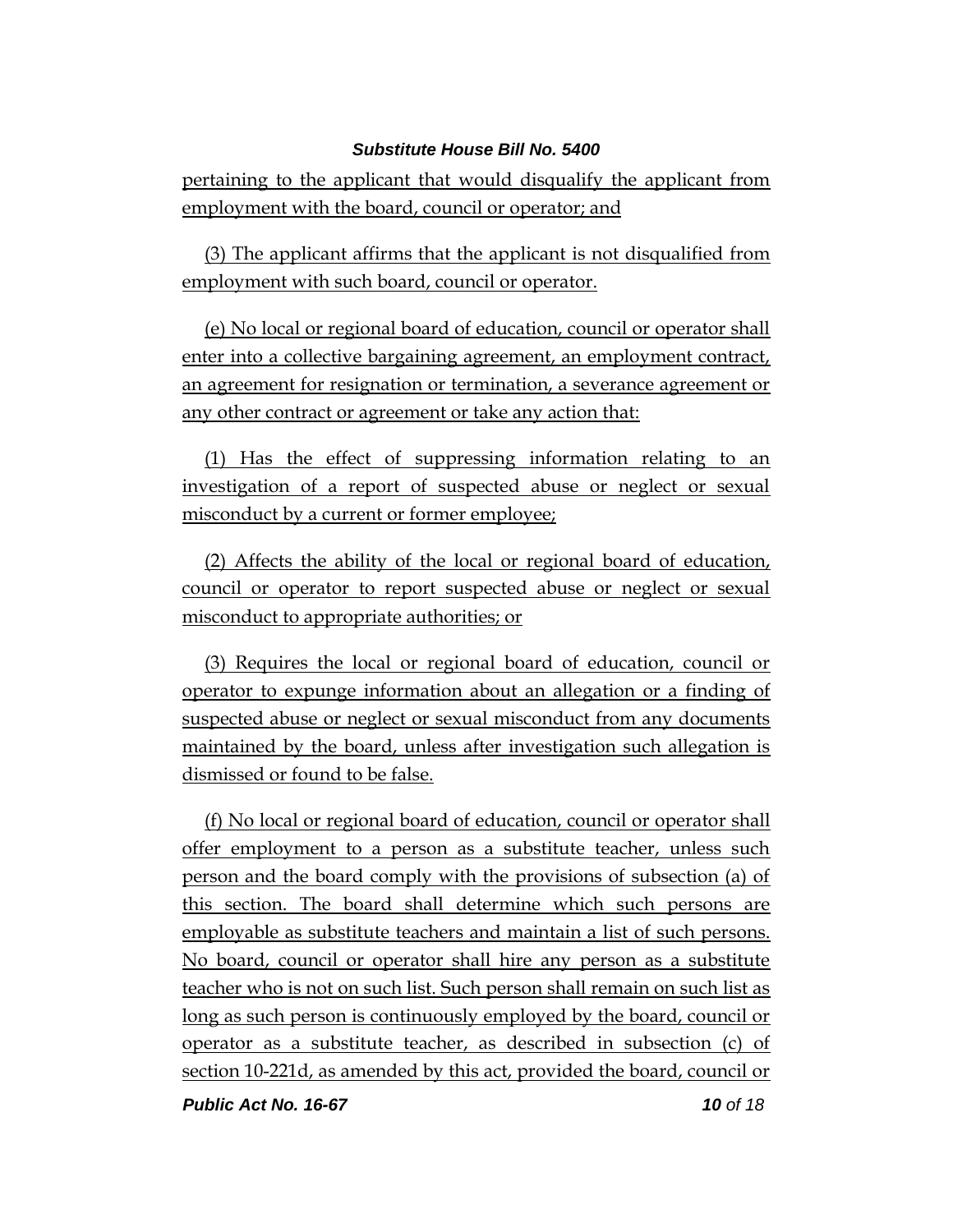operator does not have any knowledge of a reason that such person should be removed from such list.

(g) In the case of an applicant who is a contractor, the contractor shall require any employee with such contractor who would be in a position involving direct student contact to supply to such contractor all information required of an applicant under subparagraphs (A) and (C) of subdivision (1) of subsection (a) of this section and a written authorization under subparagraph (B) of said subdivision. Such contractor shall contact any current or former employer of such employee that was a local or regional board of education, council or operator or if such employment caused the employee to have contact with children, and request, either telephonically or through written communication, any information concerning whether there was a finding of abuse or neglect or sexual misconduct against such employee. Notwithstanding the provisions of subsection (f) of section 31-51i, such employer shall report to the contractor any such finding, either telephonically or through written communication. If the contractor receives any information indicating such a finding or otherwise has knowledge of such a finding, the contractor shall, notwithstanding the provisions of said subsection (f), immediately forward such information to any local or regional board of education with which the contractor is under contract, either telephonically or through written communication. Any local or regional board of education, council or operator that receives such information shall determine whether such employee may work in a position involving direct student contact at any school under the board's jurisdiction. No determination by a local or regional board of education that any such employee shall not work under any such contract in any such position shall constitute a breach of such contract.

(h) Any applicant who knowingly provides false information or knowingly fails to disclose information required in subdivision (1) of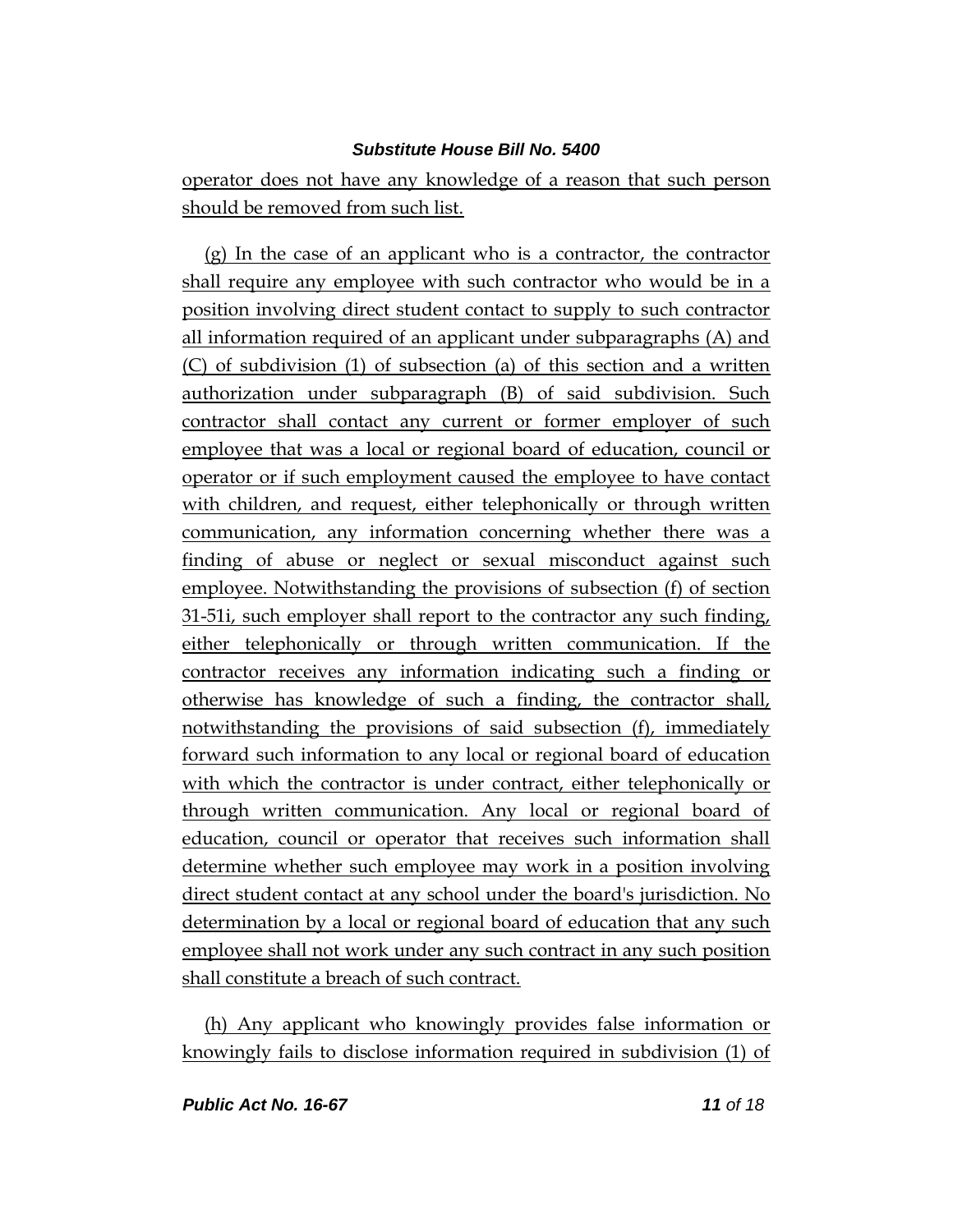subsection (a) of this section shall be subject to discipline by the employing local or regional board of education, council or operator that may include (1) denial of employment, or (2) termination of the contract of a certified employee, in accordance with the provisions of section 10-151.

(i) Any employer who provides information in accordance with subdivision (2) of subsection (a) of this section or subsection (g) of this section and the Department of Education for the provision of information requested in accordance with subdivision (3) of said subsection (a) shall be immune from criminal and civil liability, provided the employer or department did not knowingly supply false information.

(j) Notwithstanding the provisions of section 10-151c and subsection (f) of section 31-51i, a local or regional board of education, council or operator shall provide upon request by any other local or regional board of education, council or operator for the purposes of an inquiry pursuant to subdivision (2) of subsection (a) of this section or subsection (g) of this section or to the Commissioner of Education pursuant to subsection (b) of this section any information that the board, council or operator has concerning a finding of abuse or neglect or sexual misconduct by a subject of any such inquiry.

(k) For purposes of this section and section 10-221d, as amended by this act, (1) "sexual misconduct" means any verbal, nonverbal, written or electronic communication, or any other act directed toward or with a student that is designed to establish a sexual relationship with the student, including a sexual invitation, dating or soliciting a date, engaging in sexual dialog, making sexually suggestive comments, selfdisclosure or physical exposure of a sexual or erotic nature and any other sexual, indecent or erotic contact with a student; and (2) "abuse or neglect" means abuse or neglect as described in section 46b-120, and includes any violation of section 53a-70, 53a-70a, 53a-71, 53a-72a, 53a-

*Public Act No. 16-67 12 of 18*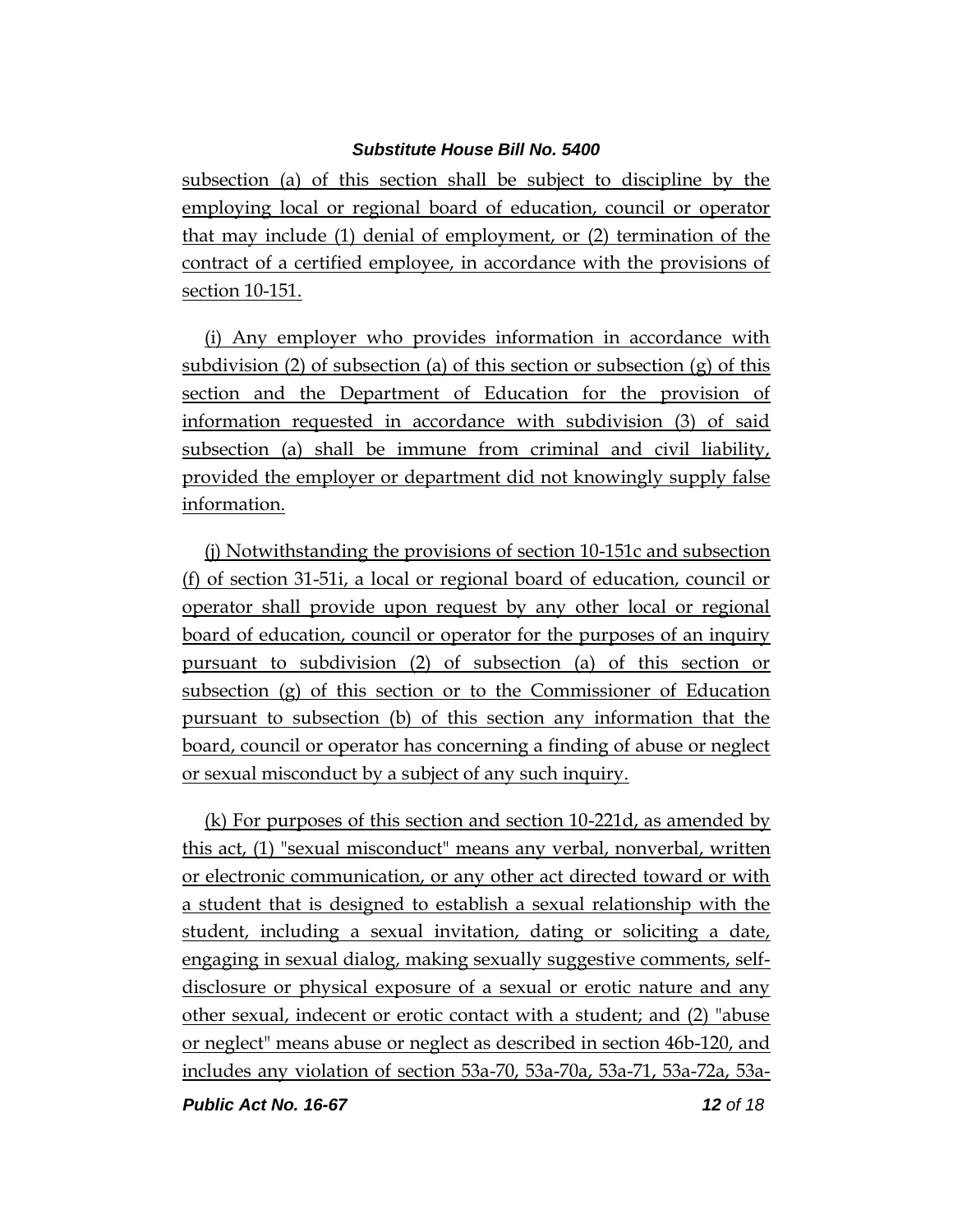### 72b or 53a-73a.

(l) Prior to **[**hiring any person**]** offering employment to an applicant, a local or regional board of education, council or operator shall make a documented good faith effort to contact **[**previous employers**]** each current and any former employer that was a local or regional board of education, council or operator or if such employment otherwise caused the applicant to have contact with children of the **[**person**]** applicant in order to obtain information and recommendations which may be relevant to the **[**person's**]** applicant's fitness for employment, provided such effort shall not be construed to require more than three telephonic requests made on three separate days.

(m) No local or regional board of education shall offer employment to any applicant who had any previous employment contract terminated by a board, council or operator or who resigned from such employment, if such person has been convicted of a violation of section 17a-101a, when an allegation of abuse or neglect or sexual assault has been substantiated.

Sec. 3. (*Effective from passage*) Not later than June 30, 2016, the Department of Education shall make available to local and regional boards of education, councils and operators a standardized form of questions to be directed to an employer to provide information pursuant to subdivision (2) of subsection (a) of section 10-222c of the general statutes, as amended by this act, or subsection  $(g)$  of said section to a local or regional board of education, council or operator requesting such information.

Sec. 4. Subsection (a) of section 10-145 of the 2016 supplement to the general statutes is repealed and the following is substituted in lieu thereof (*Effective July 1, 2016*):

(a) No teacher, supervisor, administrator, special service staff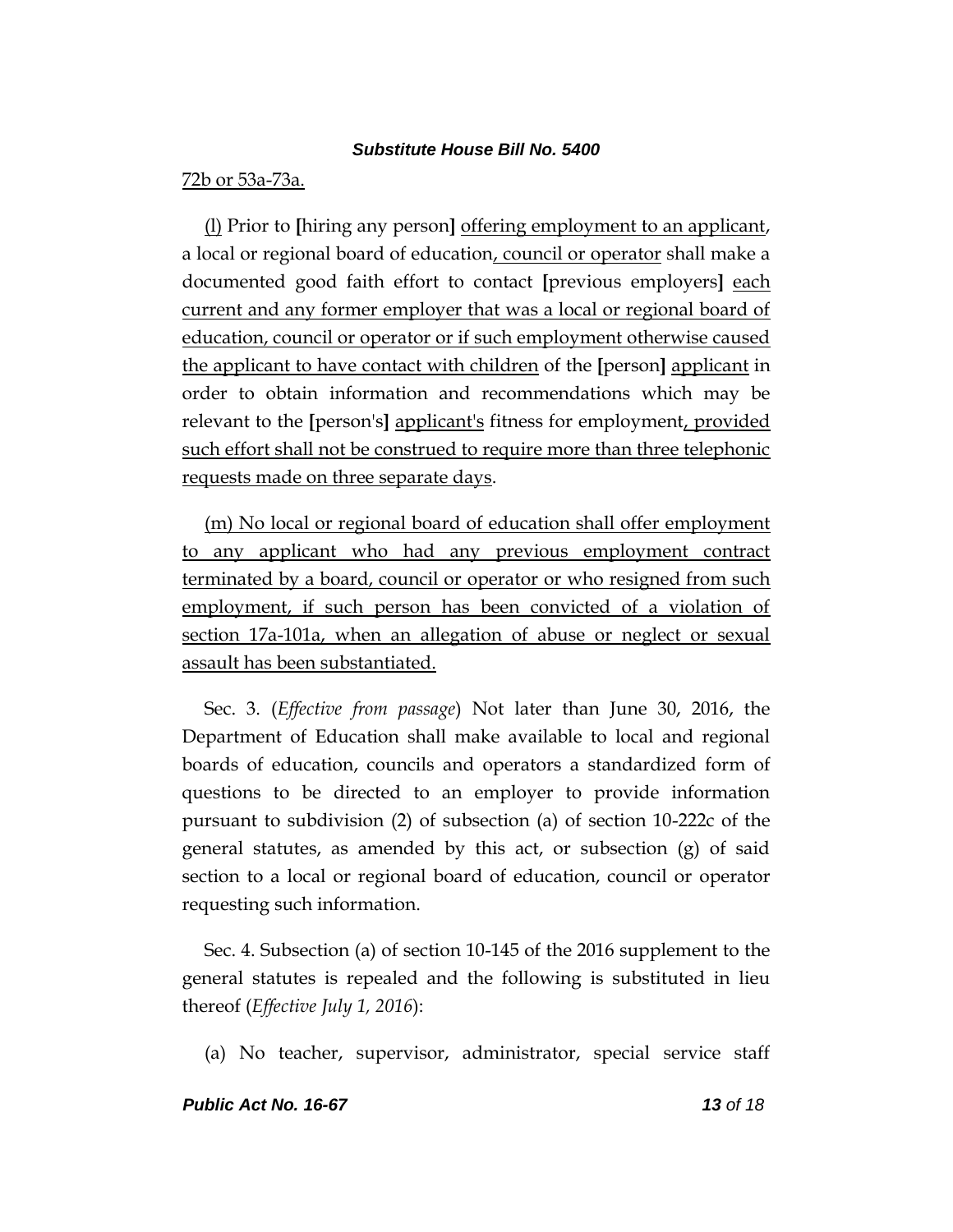member or school superintendent, except as provided for in section 10- 157, shall be employed in any of the schools of any local or regional board of education unless such person possesses an appropriate state certificate, nor shall any such person be entitled to any salary unless such person can produce such certificate dated prior to or on the first day of employment, except as provided for in section 10-157; provided nothing in this subsection shall be construed to prevent the board of education from prescribing qualifications additional to those prescribed by the regulations of the State Board of Education and provided nothing in this subsection shall be construed to prevent any local or regional board of education from contracting with a licensed drivers' school approved by the Commissioner of Motor Vehicles for the behind-the-wheel instruction of a driver instruction course, to be given by driving instructors licensed by the Department of Motor Vehicles. No person shall be employed in any of the schools of any local or regional board of education as a substitute teacher unless such person (1) holds a bachelor's degree, provided the Commissioner of Education may waive such requirement for good cause upon the request of a superintendent of schools, and (2) is on a list maintained by the local or regional board of education pursuant to subsection (f) of section 10-222c, as amended by this act.

Sec. 5. Section 10-66rr of the 2016 supplement to the general statutes is repealed and the following is substituted in lieu thereof (*Effective July 1, 2016*):

**[**(a)**]** On and after July 1, 2015, the State Board of Education shall require members of the governing council of a state or local charter school and members of a charter management organization to submit to a records check of the Department of Children and Families child abuse and neglect registry, established pursuant to section 17a-101k, and to state and national criminal history records checks before the state board grants initial certificates of approval for charters pursuant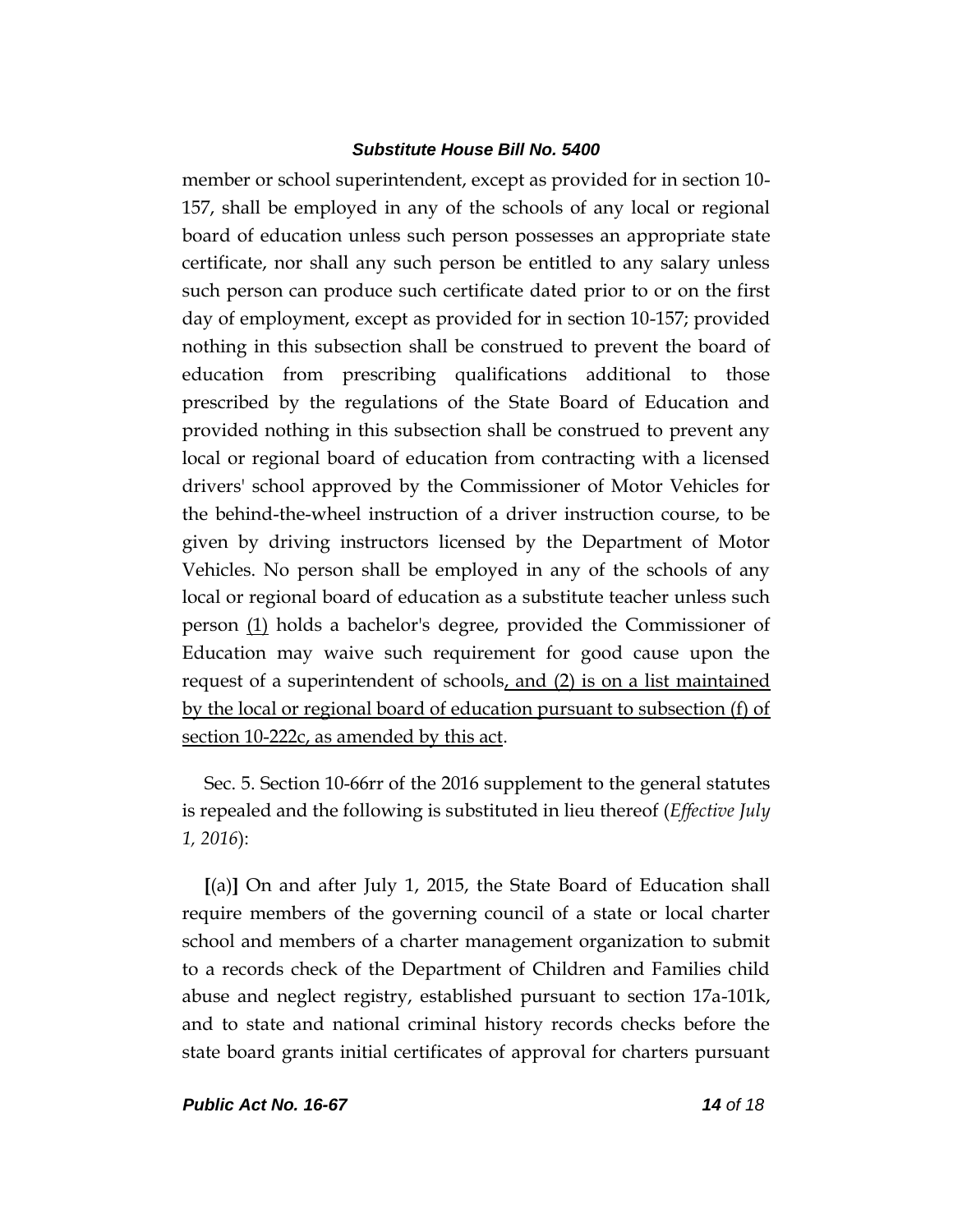to section 10-66bb, or before such members may be hired by the governing council of a state or local charter school or charter management organization. The criminal history records checks required under this subsection shall be conducted in accordance with section 29-17a.

**[**(b) On and after July 1, 2015, the**]** The governing council of a state or local charter school shall require each **[**applicant for a position in a state or local charter school and each**]** contractor doing business with a state or local charter school, who performs a service involving direct student contact, to submit to a records check of the Department of Children and Families child abuse and neglect registry, established pursuant to section 17a-101k, and to state and national criminal history records checks before such applicant may be hired or such contractor begins to perform such service. The criminal history records checks required under this subsection shall be conducted in accordance with section 29-17a.

Sec. 6. Section 53a-61aa of the general statutes is repealed and the following is substituted in lieu thereof (*Effective October 1, 2016*):

(a) A person is guilty of threatening in the first degree when such person (1) (A) threatens to commit any crime involving the use of a hazardous substance with the intent to terrorize another person, to cause evacuation of a building, place of assembly or facility of public transportation or otherwise to cause serious public inconvenience, or (B) threatens to commit such crime in reckless disregard of the risk of causing such terror, evacuation or inconvenience; (2) (A) threatens to commit any crime of violence with the intent to cause evacuation of a building, place of assembly or facility of public transportation or otherwise to cause serious public inconvenience, or (B) threatens to commit such crime in reckless disregard of the risk of causing such evacuation or inconvenience; **[**or**]** (3) commits threatening in the second degree as provided in section 53a-62, as amended by this act,

*Public Act No. 16-67 15 of 18*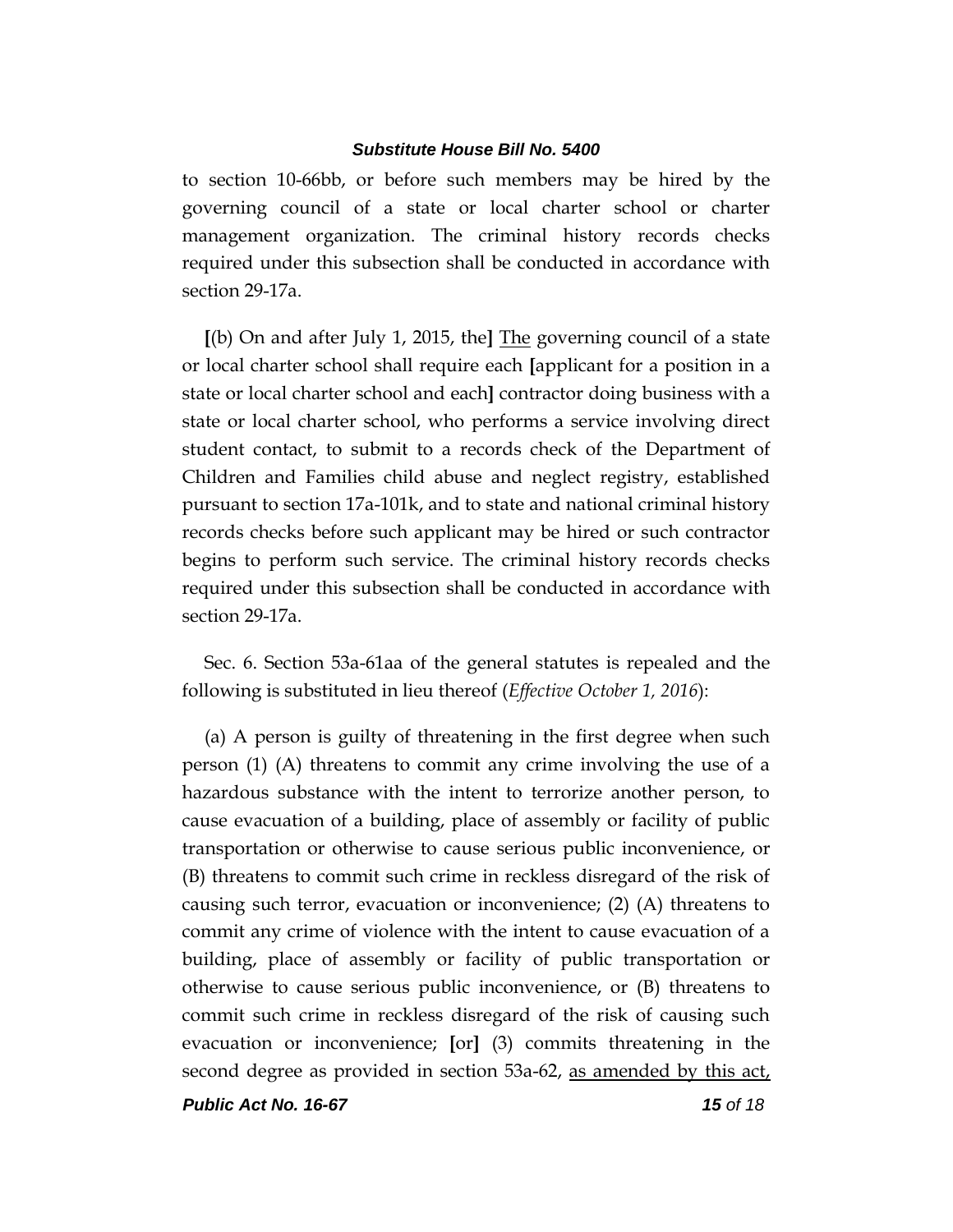and in the commission of such offense **[**he**]** such person uses or is armed with and threatens the use of or displays or represents by **[**his**]** such person's words or conduct that **[**he**]** such person possesses a pistol, revolver, shotgun, rifle, machine gun or other firearm; or (4) violates subdivision (1) or (2) of this subsection with the intent to cause an evacuation of a building or the grounds of a public or nonpublic preschool, school or institution of higher education during preschool, school or instructional hours or when a building or the grounds of such preschool, school or institution are being used for preschool, school or institution-sponsored activities. No person shall be found guilty of threatening in the first degree under subdivision (3) of this subsection and threatening in the second degree upon the same transaction but such person may be charged and prosecuted for both such offenses upon the same information.

(b) For the purposes of this section, "hazardous substance" means any physical, chemical, biological or radiological substance or matter which, because of its quantity, concentration or physical, chemical or infectious characteristics, may cause or significantly contribute to an increase in mortality or an increase in serious irreversible or incapacitating reversible illness, or pose a substantial present or potential hazard to human health.

(c) Threatening in the first degree is a class D felony, except that a violation of subdivision (4) of subsection (a) of this section is a class C felony.

Sec. 7. Section 53a-62 of the general statutes is repealed and the following is substituted in lieu thereof (*Effective October 1, 2016*):

(a) A person is guilty of threatening in the second degree when: (1) By physical threat, such person intentionally places or attempts to place another person in fear of imminent serious physical injury, (2) (A) such person threatens to commit any crime of violence with the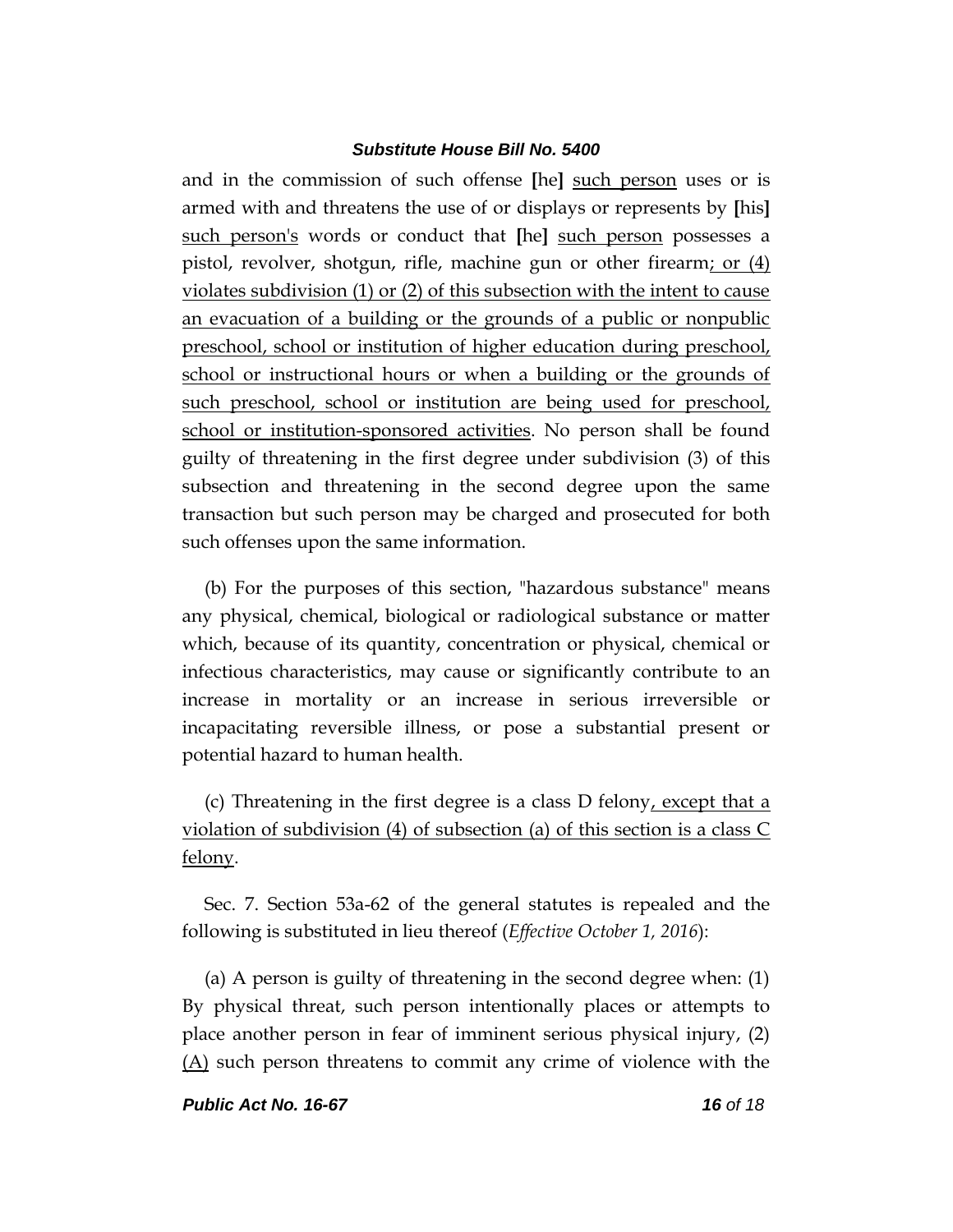intent to terrorize another person, or **[**(3)**]** (B) such person threatens to commit such crime of violence in reckless disregard of the risk of causing such terror, or  $(3)$  violates subdivision  $(1)$  or  $(2)$  of this subsection and the person threatened is in a building or on the grounds of a public or nonpublic preschool, school or institution of higher education during preschool, school or instructional hours or when a building or the grounds of such preschool, school or institution are being used for preschool, school or institution-sponsored activities.

(b) Threatening in the second degree is a class A misdemeanor, except that a violation of subdivision (3) of subsection (a) of this section is a class D felony.

Sec. 8. (NEW) (*Effective October 1, 2016*) The Board of Pardons and Paroles shall grant an absolute pardon to any person who applies for such pardon with respect to a conviction of a violation of subdivision (4) of subsection (a) of section 53a-61aa of the general statutes, as amended by this act, or subdivision (3) of subsection (a) of section 53a-62 of the general statutes, as amended by this act, if (1) such person committed such offense prior to attaining the age of eighteen years, (2) at least three years have elapsed from the date of such conviction or such person's discharge from the supervision of the court or the care of any institution or agency to which such person has been committed by the court, whichever is later, (3) such person has no subsequent juvenile proceeding or adult criminal proceeding that is pending, (4) such person has attained the age of eighteen years, and (5) such person has not been convicted as an adult of a felony or misdemeanor during the three-year period specified in subdivision (2) of this section.

Sec. 9. (NEW) (*Effective October 1, 2016*) Any individual who reports an act of threatening described in subdivision (4) of subsection (a) of section 53a-61aa of the general statutes, as amended by this act, shall have an absolute defense to any civil action brought as a result of having made such report, provided such individual exercised due care

*Public Act No. 16-67 17 of 18*